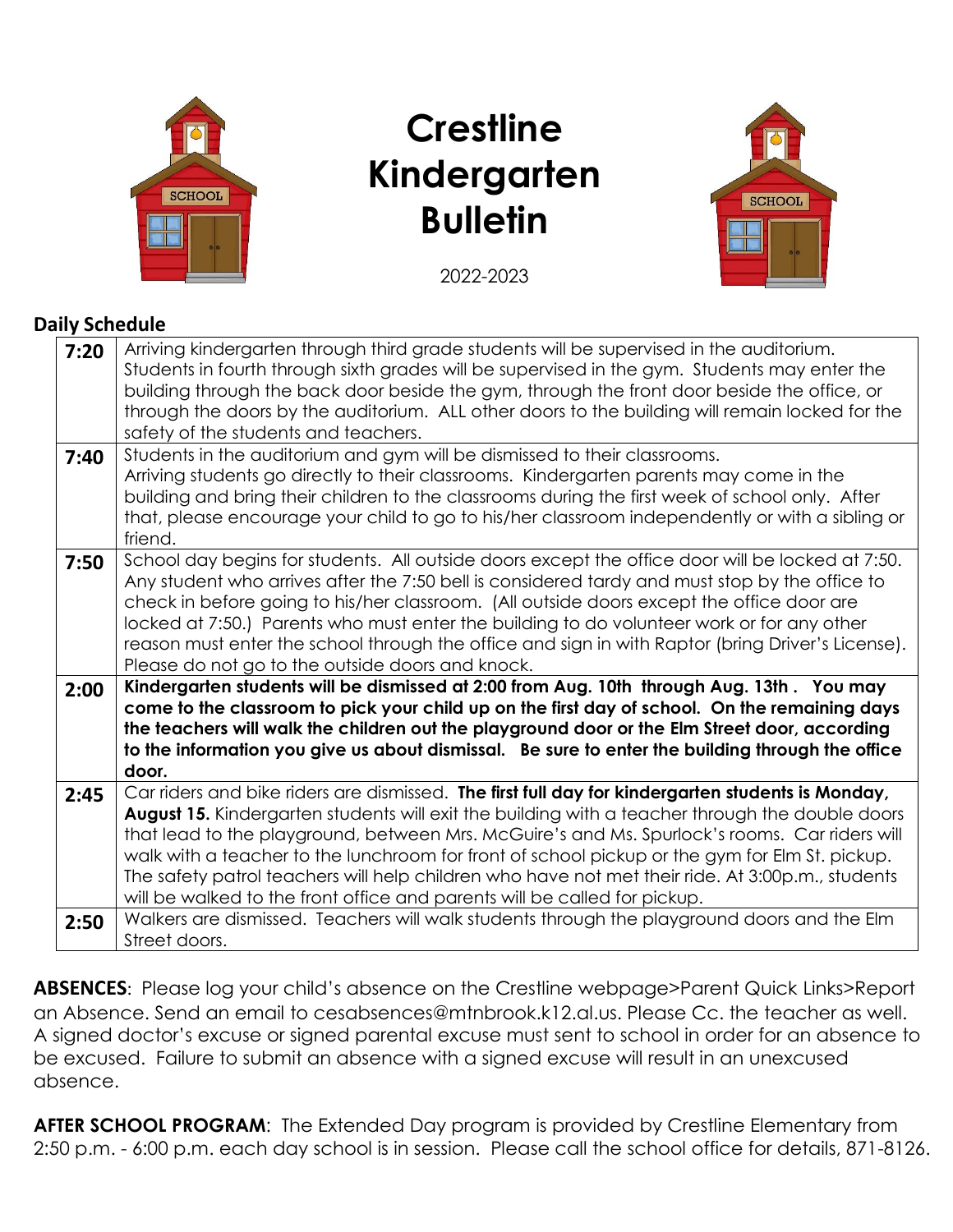**BACKPACK:** Always send a backpack with your child's take-home folder for him/her to transfer notes, papers, and announcements to and from school. Please check your child's take-home folder daily! It will be sent home at the end of the first day of school.

**BICYCLES:** Racks are available at the school. Children should be aware of bicycle safety rules. Bicycles must be walked, not ridden on school grounds. Bicycle helmets are required by the law.

**BOOK ORDERS:** (If your child's teacher sends them): All book orders must be paid online. Book club orders allow the teachers to purchase books for the classroom.

**CHECKING OUT OF SCHOOL EARLY**: If your child must leave school early, the student must be checked out in the school office by a parent. Please send the teacher a note if you must check out your child early so the child can be packed up and ready to go. Go to the front door of the school. Sign in with your Driver's License. Please wait for your child in the porch area. *Avoid checking your child out of school early except for very important appointments which cannot be made at another time, for example, doctor or dentist office visits.* 

**DISMISSAL:** On the first day of school you may enter the building through the office door and meet your child outside of his/her classroom. (Please do not come to the doors on the kindergarten wing and knock. All doors except the office doors are locked after 7:50 AM for the safety of students and teachers.) During the rest of the short days, the kindergarten students will exit the building with their teachers from the door in the kindergarten hall that faces the playground, between Mrs. McGuire's and Mrs. Spurlock's rooms. Students who meet a ride or walk home behind the school, by Elm Street, will exit through the door by the Gym with a teacher. Beginning August 15, kindergarten students will be dismissed at 2:50 p.m. Please let us know where your child needs to meet his/her riding group so we will know where to send him/her. *Keep your dismissal consistent. Always send a note to the teacher when your child is to go home with a friend or relative.*

**ENVELOPES:** Please send all cash and checks in a sealed envelope labeled with the child's name, teacher's name, purpose of the money, and the amount. Place the envelope in the child's takehome folder, sliding it under the clip.

**FIELD TRIPS:** Students and teachers will be riding Mountain Brook school buses to all our trips. Parent chaperones will follow in private vehicles. We need a certain number of chaperones for each trip, so please volunteer! Please do not bring siblings on our field trips. The field trip should be a special time for you and your kindergartner. (You paid for the field trips last spring when you registered your child for school.)

**FORGOTTEN ITEMS:** Bringing forgotten items to school is discouraged. We find that children will develop responsibility more quickly when they experience the natural consequences of forgetting. Example: If they forget their lunchbox, they buy a school lunch instead. (Eyeglasses, snack for the class, or any essential item should be brought to the school office where they will be delivered by school personnel.) Parents or guests should not interrupt the instructional process by bringing items to the classroom.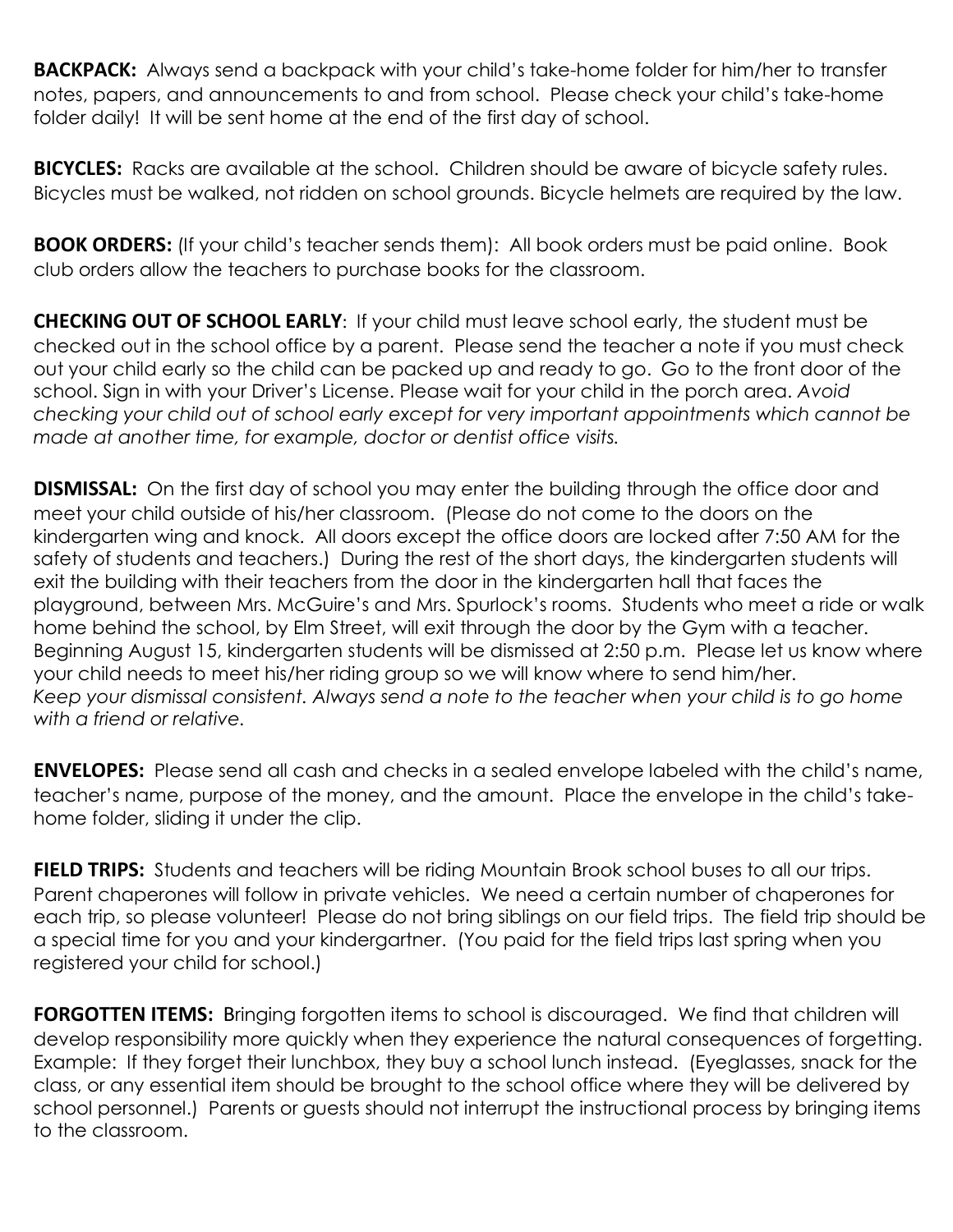**HELP US:** Your child needs to know his/her full name, address, telephone number, birthday, parents' names, and how to tie shoes. Please reinforce these skills at home. When your child writes his/her name, please encourage the use of capital letters and the correct pencil grip. Lower case letters are taught in January.

## **HEALTH**:

Illness: When a student becomes ill during school hours, he/she will be taken to the Health Room and a parent will be notified of the illness by school personnel. Parents must come to the school office and check out the student before removing the student from school grounds. A student must be fever-free without fever-reducing medication for 24 hours before returning to school. For questions related to COVID-19, please see the Mountain Brook Schools webpage.

Medications: Prescription medicine must be brought to the school nurse by the parent. Only prescription medicine such as Ritalin or other medication prescribed for ADHD, or medicine requiring more than 3 doses in a 24-hour period will be administered at school. Then, only one dose will be given by the nurse during school hours. Your child's physician will need to complete a form for each prescription (Resources>For Parents>Nurse>Medications at School). Medications must be brought in the prescription container with a note indicating the time that the medicine must be given during the day, dosage, and the length of time the medicine is to be given (one week, etc.). Medicine given both at home and at school should be split by the pharmacist into 2 bottles and both bottles labeled. Children with a history of severe allergies or anaphylaxis may have medication kept at school for emergencies upon written request of the child's physician. Inhalers for children who suffer from asthma or related problems may be kept in the office for use by the student. Clear written instruction about the frequency of use and the "usual" usage if the student is wheezing are required.

#### **Be sure to personally notify the teacher ASAP if your child has a health problem that requires extra care.**

Over-the-counter medicines such as Tylenol may be brought to the school nurse by the parent. Please use the OTC Medications form from the school nurse for each medication (Resources>For Parents>Nurse>Medications at School).

**LABEL EVERYTHING:** Especially be sure to label lunchboxes and outer garments such as sweaters, jackets, hats, and gloves. Lost and found items are donated to charity several times during the school year.

**LUNCH ACCOUNTS:** Cash or checks will be accepted and may be brought to the school office or given to the classroom teacher by the students. Checks should be made payable to **Crestline School**. Please write your child's lunch account number on the check. One check may be written to credit the accounts of all children in your family. (If you do this, please send a note giving each child's name, teacher, lunch account number and the amount each is to receive.) You may also add money to your child's account through PayPams on the school website (Resources>For Parents>Lunchroom>PayPams). If a student's account is below a zero balance, he/she is only allowed to purchase a sandwich and a drink.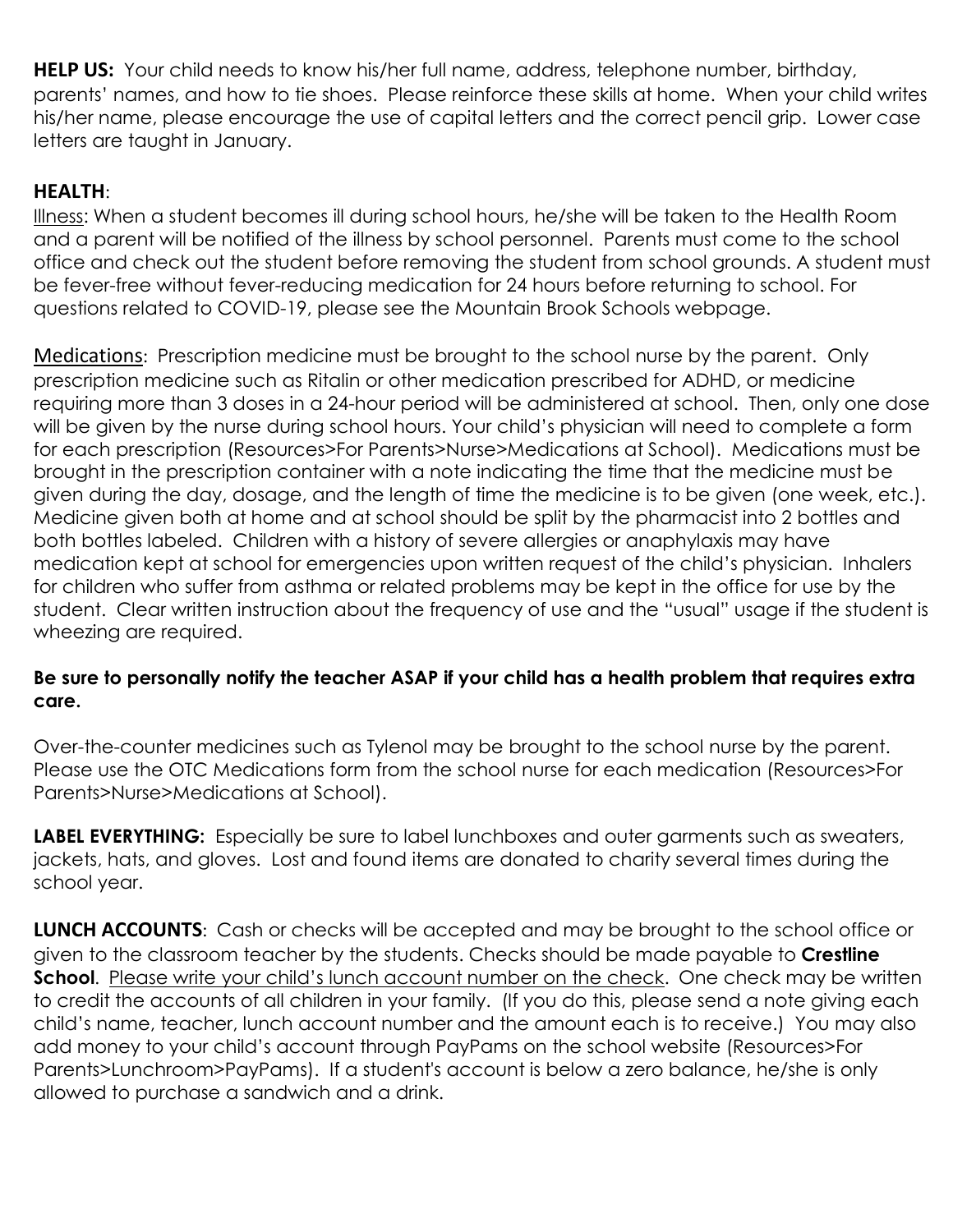**LUNCH**: Lunches will be delivered daily by the school cafeteria.

Students may:

- 1. buy a hot lunch (one entree) \$3.00
- 2. bring a lunch and buy a drink for \$0.75.
- 3. bring a complete lunch including a drink



We will ask the children to tell us their choices in the mornings, so that we can send our order to the lunchroom. The menu online will indicate the lunch for each day. If your child only likes one item on the plate lunch, please send a lunch from home that day. If you plan to let your child buy lunch, discuss this with him/her so that the decision can

readily be made at school. It is important that your child is able to open and close all of his/her lunch items to reduce the spreading of germs, as well as promote independence. Teachers will not be able to help students open lunch items.



**PHYSICAL EDUCATION:** Each child will attend a daily 30-minute P.E. class with other Kindergarten classes. Please send your child to school with rubber-soled shoes that are appropriate for running on the field. No clogs, crocs or sandals please. Kindergarten students are not allowed to bring shoes to school and change. **Students who are not yet proficient in tying their own shoes should wear shoes without laces. Teachers will not be able to** 

**assist in tying shoes.** Girls should wear shorts under dresses.

Kindergarten students also have supervised play on the playground with their class daily. Please be sure to dress your child for the weather.

**SHOW-AND-TELL/SHARE TIME**: Please help your child to select items related to the unit/alphabet letter we are studying. Follow the show and tell schedule that will be sent home by your child's teacher.

**REST TIME**: Each day, kindergarten students will rest quietly. Students are expected to remain on their mats and no talking is allowed. Later in the year, students read from book boxes during rest time. Rest mats were purchased during registration.

**SNACK**: Each child in the class will bring a personal snack each day. Children may bring a leakproof bottle with water each day. Sports drinks, juice, soda, and other drinks beside water are not permitted. Refills will be made at the filtered water fountain.

**SUPER STAR/TOP DOG/HONEYBEE OF THE WEEK:** Every child will be recognized during a special week. During this week your child needs to bring in a few pictures from infancy to the present. Please include family members and pets. Teachers will provide more information on this at Parent Orientation.

**TAKE-HOME FOLDERS**: Each student is asked to bring the take-home folder to school daily. This is a plastic folder that you purchased with your child's supplies. The teachers will label the folders and send them home with your child on the first day of school. Please check your child's take-home folder daily! If a note is in the folder, please send your reply to the teacher in the folder.

**VISITORS**: All parents and visitors must report directly to the office to receive a pass to visit in the school building. Please do not knock on and try to enter through other outside doors.